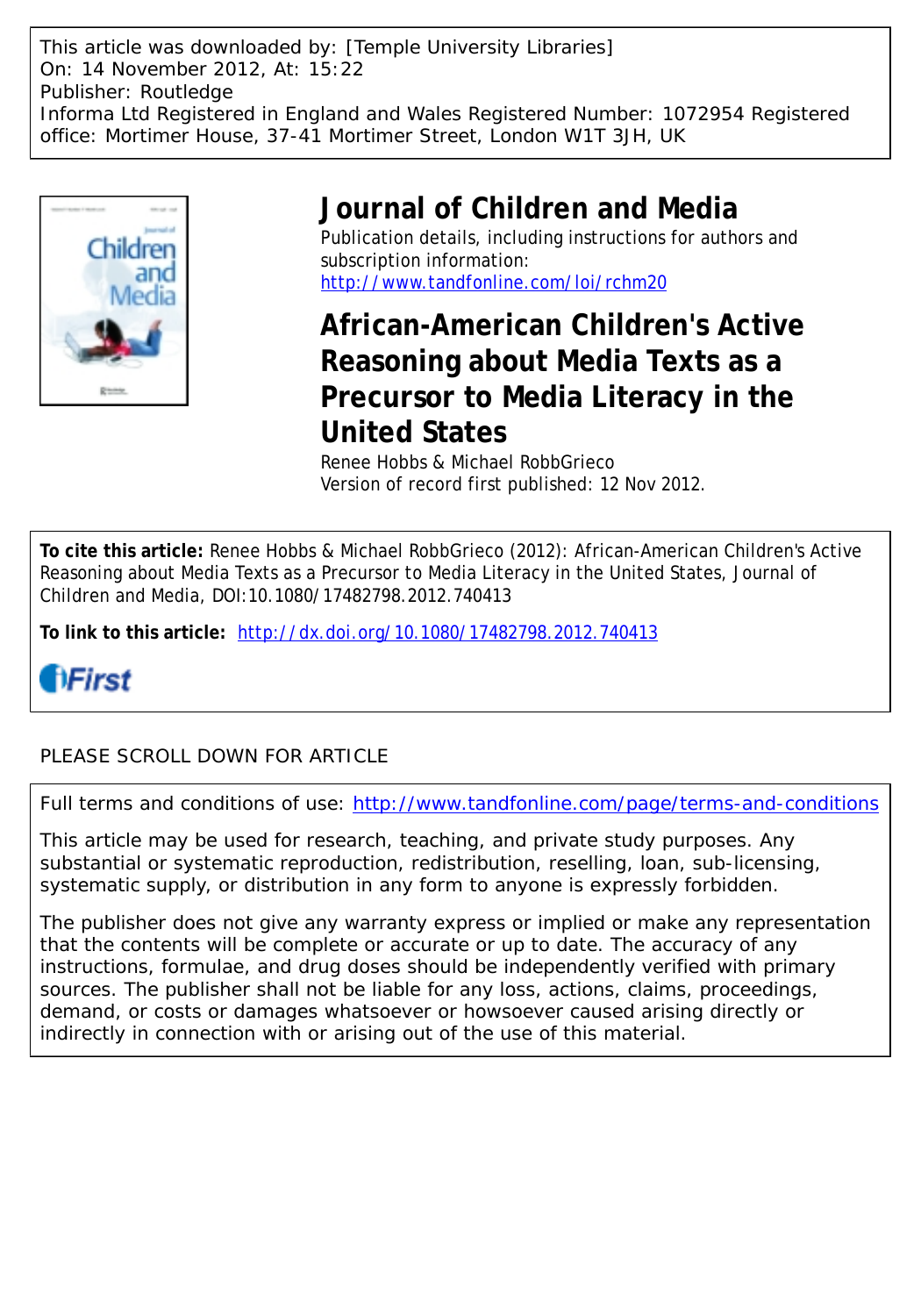# AFRICAN-AMERICAN CHILDREN'S ACTIVE REASONING ABOUT MEDIA TEXTS AS A PRECURSOR TO MEDIA LITERACY IN THE UNITED STATES

### Renee Hobbs and Michael RobbGrieco

A study of 156 children ages 9 – 11 was conducted to examine potential differences in media use between high-achieving, gifted African-American children enrolled in a special program and those enrolled in a regular education program in a large urban city in the United States. Both highachievers and regular students report living in highly saturated media home environments with little parental involvement in their heavy media use. This study uses a new measure of active reasoning about favorite media drawing on theoretical concepts of the active audience and constructivist learning theory. When asked to explain why they enjoy their favorite TV shows, songs and videogames, regular students are more likely to give a simple emotional reaction; by contrast, high-achieving students are more likely to offer a detailed, reasoned answer. More active reasoning about television and more complex attitudes toward restrictive parental mediation are associated with high academic achievement among African-American children. The educational potential of active reasoning about media favorites is discussed as a precursor to media literacy.

KEYWORDS African-American; urban; minority; children; television; media; digital; parental involvement; media literacy; education

Everyone wants children and young people to be active and selective in their use of television, videogames, popular music and the Internet. As the many forms of media and technology continue to multiply, children's lives are increasingly spent with various forms of media, including movies, social media, radio, and mobile phones. For example, a nationally representative study of 8- to 18-year-old children in the United States found that 76 per cent of children have an I-pod or Mp3 player, 66 per cent have a cell phone, 29 per cent have their own laptop computer. More than 70 per cent have a TV in the bedroom, 50 per cent have a videogame player in the bedroom, and 30 per cent have Internet access in their bedroom (Rideout, Foehr, & Roberts, 2010). As a result, most of American children's waking hours are spent in front of many different types of screens.

African-American children are particularly heavy users of television, music and videogames. The 2010 Kaiser Family Foundation study also found that African-American children spend 13 hours per day exposed to all forms of media, which is significantly greater than White children who averaged 8 hours and 33 minutes per day (Rideout et al., 2010). Children in Hispanic and African American families are more likely than children in other families to have televisions in their bedroom. Differences in media use in relation to race and ethnicity are even more pronounced, and they hold up after controlling for other

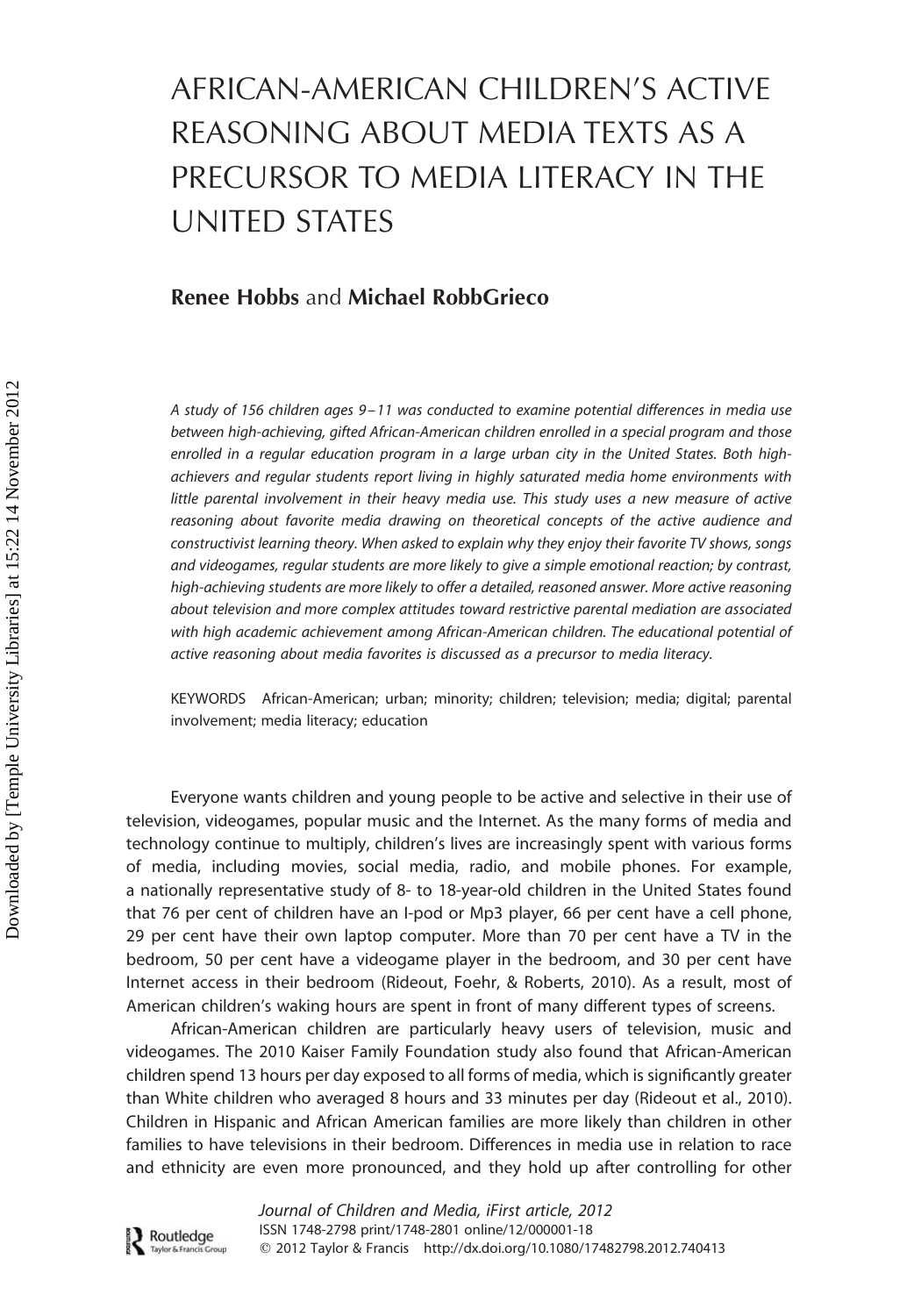demographic factors such as age, parent education, or whether the child is from a single or two-parent family (Rideout et al., 2010).

In the United States, 35 per cent of African-American children live in poverty. When it comes to academic achievement, racial and socioeconomic disparities among children continue to persist in the United States, with African-American and Latino children demonstrating significantly lower levels of academic achievement in reading and math. For example, only 12 per cent of fourth-grade boys are proficient in reading, compared with 38 per cent of white boys. By high school, the gap widens further as Black boys are less likely to graduate on time from public high school (completing Grades 9–12 in four years) and twice as likely to drop out of high school as White boys (Lewis, Simon, Uzzell, Horwitz, & Casserly, 2010). While African-American girls are more likely to experience academic success than boys, many experience academic challenges in schools with few resources and high teacher turnover rates. For these reasons, policymakers have called for the provision of special programs that support the academic achievement of African-American children, to ensure students are getting educational experiences at the appropriate level of rigor beginning in late elementary school, to help them stay on track academically. In many urban communities with large populations of African-American students, specially designed selective admission programs support a small group of students who, by their test scores, have demonstrated the potential to be admitted to the best public and independent college preparatory schools. These students are then offered a program of academics, mentoring and support to support their learning and development.

In this study, we had an opportunity to examine the technology and media use habits and the active reasoning of African-American children who were enrolled in a selective admission program as compared with a group of children in a regular education program who were not identified as gifted. In exploring differences in media use habits between the groups, we found preliminary evidence for the existence of habits of mind that can be activated in response to one's favorite television shows, videogames and music. These skills, which involve categorizing, describing, and making inferences that connect media texts to life experiences, may serve as precursor skills associated with the development of media literacy competencies.

#### Active Engagement with Media Texts

While some elementary classroom teachers view television as the enemy of print literacy and may discourage children's talk about television, films or videogames in the classroom, other educators are beginning to see value in using popular culture as a means to build connections between the classroom and the living room. However, for years, early childhood specialists have emphasized media and technology's power to "isolate children, emotionally and physically, from direct experience of the natural world" (Cordes & Miller 2000, p. 4). Some teachers may even be hostile or resistant to the idea of using mass media and popular culture as a place of engagement with young children (de Block 2011). One survey of early childhood teachers and caregivers found that 50 per cent of classroom teachers believe that children spend too much time in front of screens (Wartella, Schomburg, Lauricella, Robb, & Flynn, 2010). For these reasons, one scholar notes that "the majority of teachers fail to take advantage of the invaluable experience children are acquiring" with digital technology, mass media and popular culture (Dean 2011, p. 58).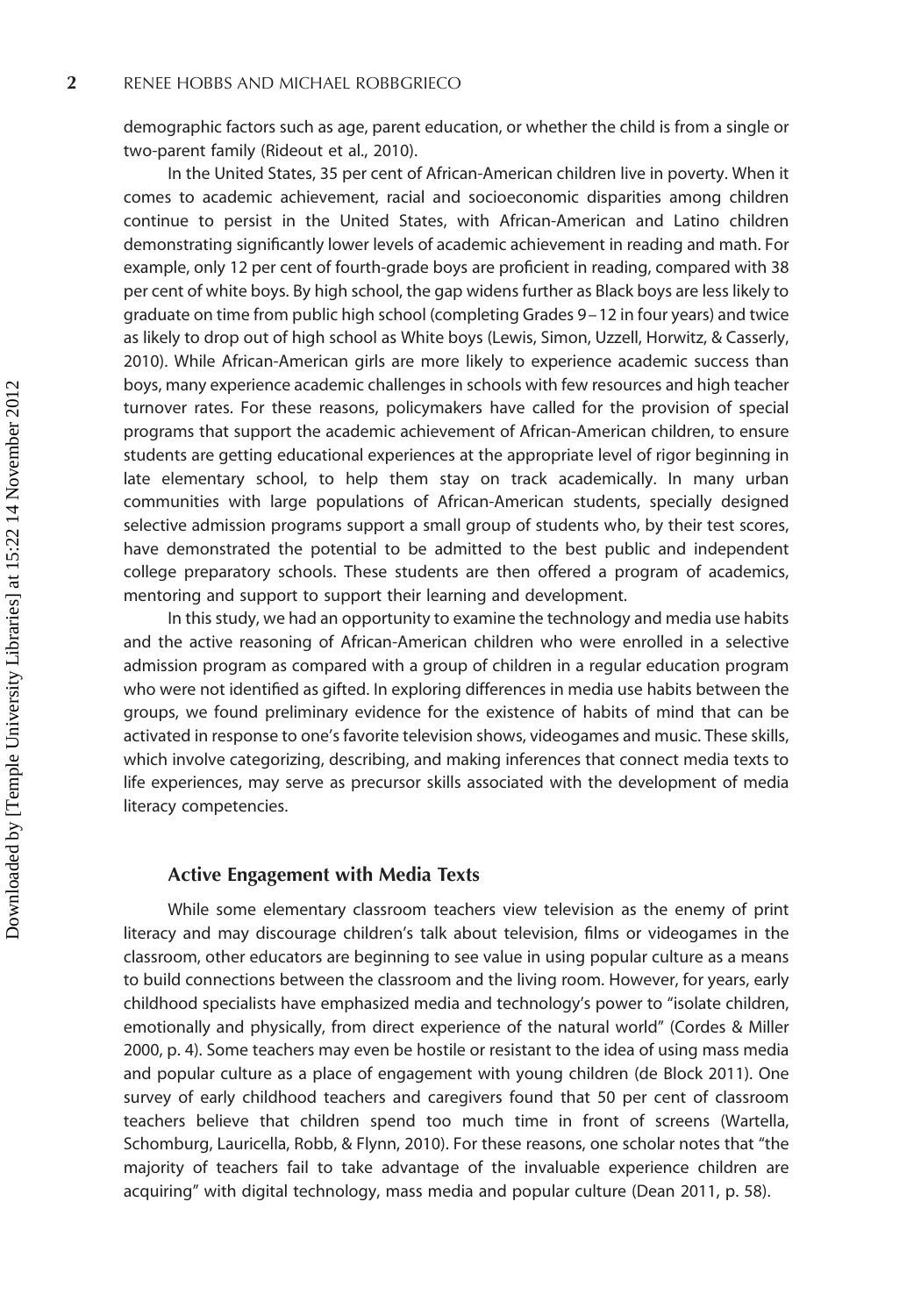To address these concerns, the National Association for the Advancement of Education of Young Children (NAEYC) has recently begun to acknowledge that, when used in developmentally appropriate ways, technology and interactive media can support the development and learning of young children. However, the focus of this work does not seem to include mainstream cable or broadcast television, contemporary Hollywood film, children's videogames or popular music (NAEYC, 2011). Even these authors, who enthusiastically recommend the use of learning technologies in early childhood, do note that inappropriate use of mass media may negatively affect children's learning and caution against "the mindless use of screen and audio media that is often so objectionable in early childhood settings" (NAEYC, 2011, p. 7).

Literacy educators have explored the complex relationship between children's mediated social worlds and academic experiences, discovering that children's playful enactment of stories about superheroes is a fundamental part of childhood, where "commercial culture often does become semiotic material for making sense of social experience," enabling children to process a variety of social dilemmas associated with the growing-up process (Dyson 1997, p. 15). Case study evidence from classrooms shows that by incorporating superheroes and media characters into their writing, children achieve a sense of personhood and social belonging and educators can support the development of active and reflective interpretive processes as children appropriate the artifacts of media culture for their own uses (Dyson 1997).

Such media-based activities support literacy development because they strengthen the oral language skills that are required for reading comprehension: understanding story schemas, conceptual knowledge and narrative comprehension skills (Linebarger & Walker 2005; Lonigan & Whitehurst 1998; Neuman 1995). Both oral language skills and decoding skills are necessary components of reading comprehension, as readers must construct coherent mental representations by connecting statements and ideas together, using both clues from the text itself and the readers' own background knowledge (Applebee 1978; Kendeou, van den Broek, White, & Lynch, 2009; Kendeou et al., 2005). Reading comprehension involves inference-making, where readers construct mental representations by identifying "meaningful relations among text elements and between text elements and background knowledge" (Kendreou et al., 2009, p. 766).

For more than fifty years, communication scholars have distinguished between passive and active audiences as a means to explore the differences in information processing and engagement that are associated with various types of media use. Passive audiences are considered vulnerable to media influence by simply reacting on an emotional level to the entertainment choices available to them. Active audiences are considered to be selective, using media to meet particular needs and goals. They make purposeful use of media content and are actively attending to and thinking about meanings in media messages (Biocca 1988). The concept of the active audience is deeply associated with fundamental ideas about human development, which is built upon the idea that children can translate their basic sensory experiences into thoughts and ideas (Bruner 1963), gradually moving from simple emotional reactions toward more complex and nuanced cognitive responses, "translating experience into a model of the world" through actions, images and finally, symbolic representation (Bruner 1966, p. 11).

Linking Biocca's definition of the active audience to current research on the development of oral language as a means to support inference-making, reasoning and reading comprehension skills, we conceptualize active reasoning as the process of engaging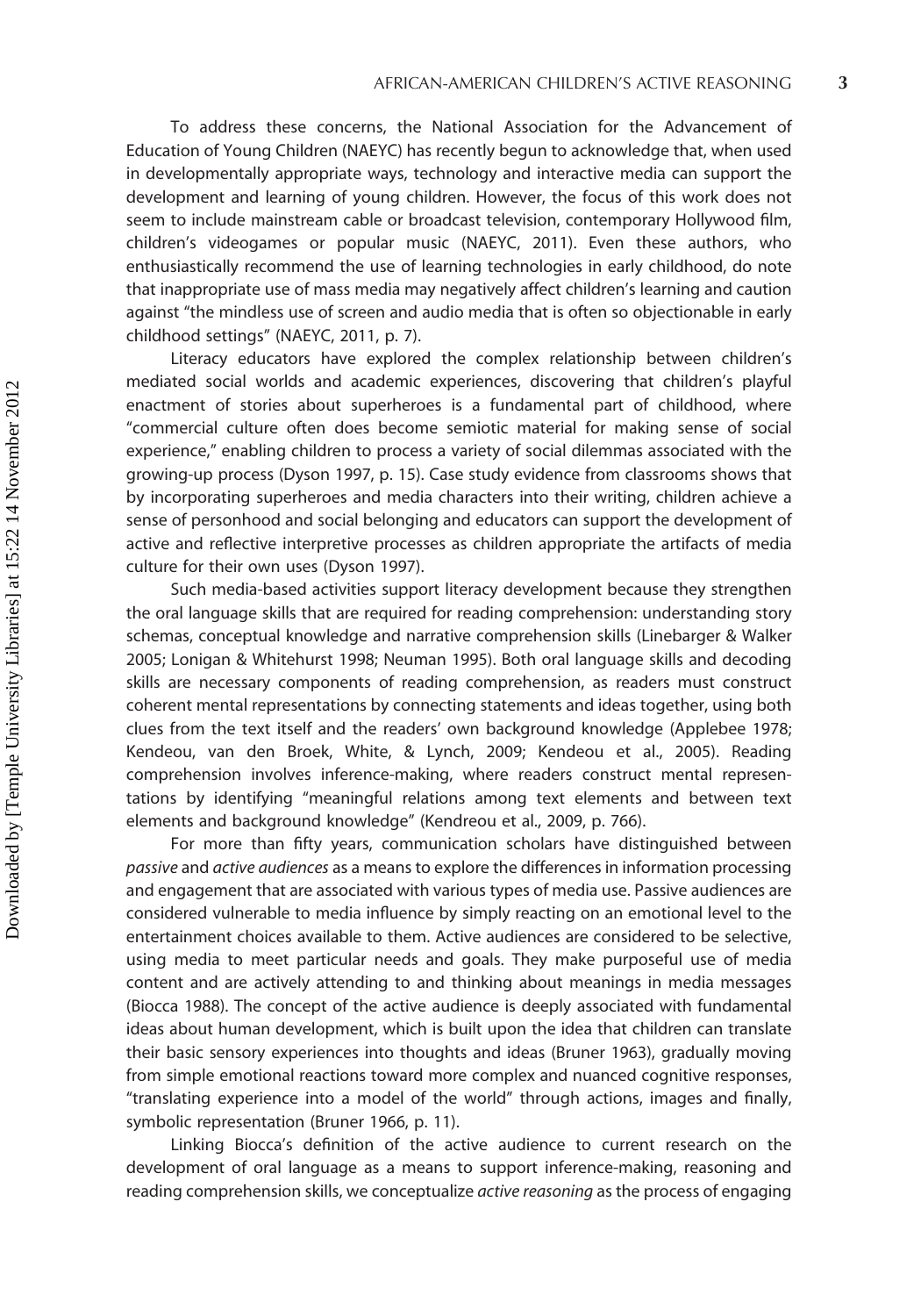in inference-making, reasoning or metacognitive thinking about media texts, tools and technologies. Active engagement with the process of meaning-making through symbolic forms, especially in responding to the pleasures experienced in consuming television, movies, popular music and other forms of mass media and popular culture, can support the development of critical thinking and reasoning skills that are more generally associated with academic achievement (Alvermann 2006; Alvermann & Xu 2003; Hobbs & Frost 2003; NAMLE, 2008). These competencies are often conceptualized as fundamental media literacy competencies for children in the early grades (Bazalgette 2011; Hobbs 2004).

Early childhood educators who have positive views about the role of mass media and popular culture in the elementary grades tend to see children's interest in media texts as a means to strengthen core literacy competencies, especially speaking and listening. For example, working as a language support teacher in a London primary school, de Block (2011) found that references to television often dominate children's informal social interactions, games and jokes on the playground and in the lunchroom, as children use program details, celebrities or other media incidents as points of discussion for peer engagement. In hands-on work with media literacy in over sixty elementary schools in England, scholars found that film viewing and discussion activities promote high levels of talking and sharing in extended discourse. While watching, children listened closely and noticed much detail about the dialogue and music, plot, setting and character (Marsh & Bearne 2008).

High levels of student motivation and engagement are stimulated when children are empowered to bring their taste culture and media preferences into conversations with their teachers and peers. Some scholars have examined how children's out-of-school literacy practices, including their use of mass media and popular culture, can support children's academic achievement. Based on qualitative case studies, researchers have argued that the use of children's popular culture in educational institutions may offer recognition of children's identities and the things they value, thus enhancing self-esteem and motivating children to participate more deeply in learning (Marsh et al., 2005). Framing her work within the context of cultural studies, Dyson (2003) examined how children blend images of football players, popular songs, plots from movies, and cartoons, using them in both personal narratives and extended pieces of writing. In analyzing advertising, children in one classroom developed spontaneous critiques of ads' representation of race, childhood and class, even when curriculum materials did not suggest this approach (Banaji 2011). It is not yet known whether these types of activities are more likely to occur in high-functioning families and schools. But we suspect that high-achieving children are more likely to engage in such practices, either spontaneously or with support from teachers and parents.

Accordingly, we hypothesize:

H1: African-American children enrolled in a Selective program will engage in more active reasoning about their favorite television programs, videogames and music than students enrolled in a regular education (Charter) program

#### Media Use Habits among African-American Children

Today, digital media and the Internet are becoming a new entertainment media even among young children, with the increase in social media rising sharply among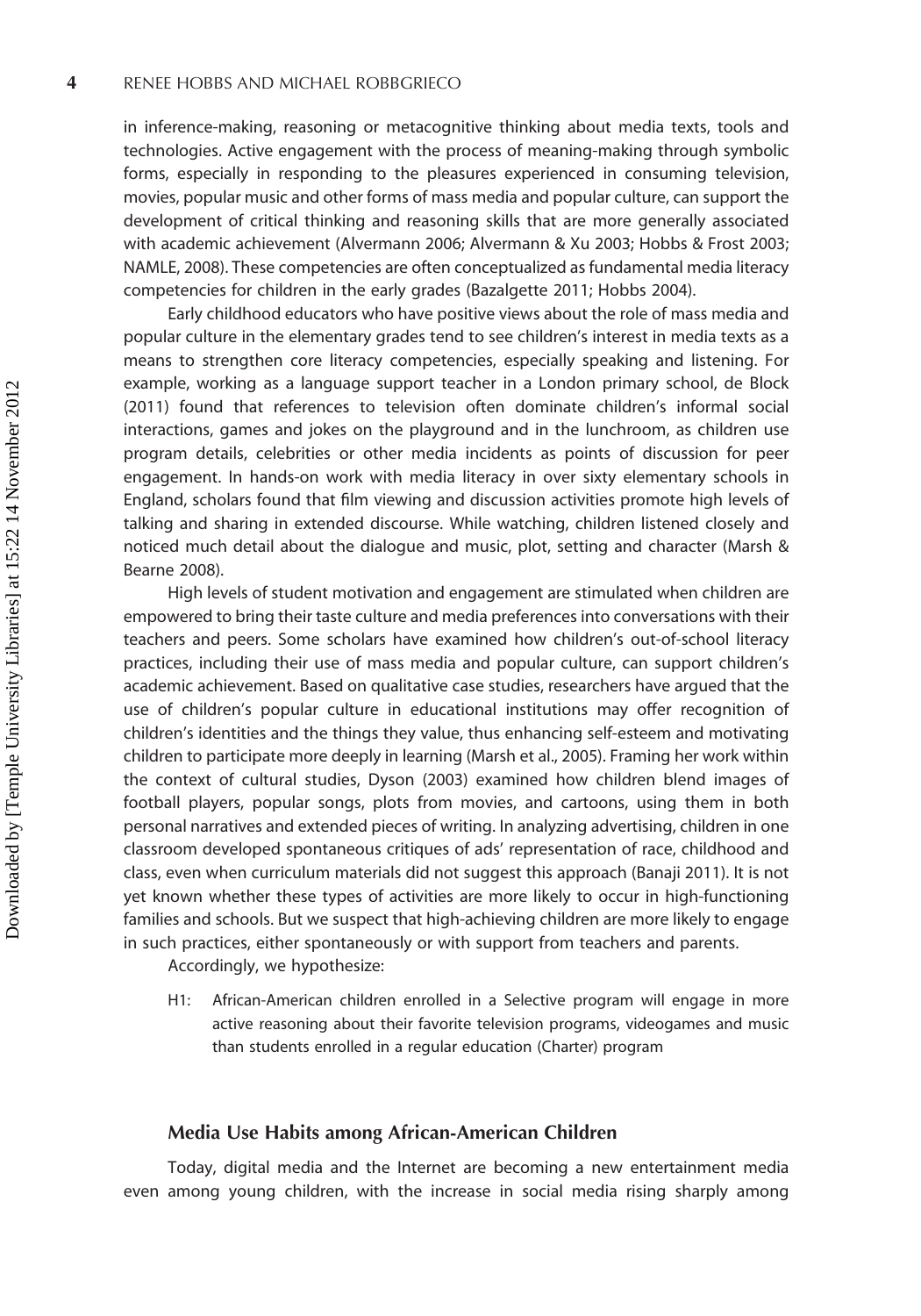African-American and Hispanic children and young people, where "more than radio, corporate rap or music video, the Internet has become the new town square" (Watkins 2005, p. 132). Mobile phones empower children and young people to engage in communication free from the constraints of physical proximity and spatial immobility, serving as a portable computer, notebook, alarm, GPS, calculator, diary, gaming device, camera, and data storage tool. Researchers are discovering that the mobile phone is a pervasive part of child and adolescent culture, where texting, sharing photos and videos, and playing games make the device increasingly central in the context of everyday life (Stald 2008).

Both positive and negative relationships have been found between children's media use and factors like behavior, academic achievement, and attitudes. Researchers have noted how media images may shape the development of children's ethnic identity, a process that falls into place during middle childhood and preadolescence (Graves 1999) and is intensified by the variety of models available to children, who prefer media messages that feature black characters (Berry 2007). Understanding media use in underrepresented populations may enable educators to better support the development of children's academic achievement. Some researchers have found that more than 4 hours of television viewing a day has a negative effect on children's reading achievement (Neuman 1995). A study of low-socioeconomic African American preschool children shows that children who watched the most television (between 30 and 55 hours per week) exhibited poorer academic skills than their peers who watched fewer than 25 hours per week (Clarke & Kurtz-Costes 1997). In the 2010 Kaiser Family Foundation study, nearly half (47 per cent) of all heavy viewing children and teens say they usually get fair or poor grades (mostly C's or lower), compared to 23 per cent of light media users. Heavy media users are also more likely to say they get into trouble a lot, are often sad or unhappy, and are often bored. Moreover, the relationships between media exposure and grades, and between media exposure and personal contentment, withstood controls for factors such as age, gender, race, parent education, and single vs. two-parent households (Rideout et al., 2010). Negative relationships have been found between television/video game use and academic achievement, exposure to TV/movie violence and aggression, and violent video game exposure and aggressive behavior. In one longitudinal study of a large sample of urban minority 6th graders, researchers found that increased use of violent media (including movies, video games, and music) was associated with lower academic achievement, aggressive behaviors, and delinquent behavior (Graber, Nichols, Lynne, Brooks-Gunn, & Botvin, 2006).

Adults play a vital role in promoting the positive uses of media and technology for learning. Parental cultural socialization enhances children's educational success, since parents nurture and equip their children with cultural skills and competencies that can give their offspring a head start in school. Parental mediation is generally defined as "any strategy that parents use to control, supervise or interpret content" (Warren 2001, p. 212). It has been described as one of the most effective ways of managing television's influence on children (Buijzen &Valkenburg, 2005). A large body of research indicates that children's educational performance partly depends upon parental resources and socialization activities (Coleman 1988). For African American families, income may be a better indicator than education for predicting parenting practices that differentiate educational and noneducational media use for children (Bickham et al., 2003). Socio-economic factors also structure the day-to-day media use habits of American families. For example, researchers have found that as parent education rises, parent availability to children increases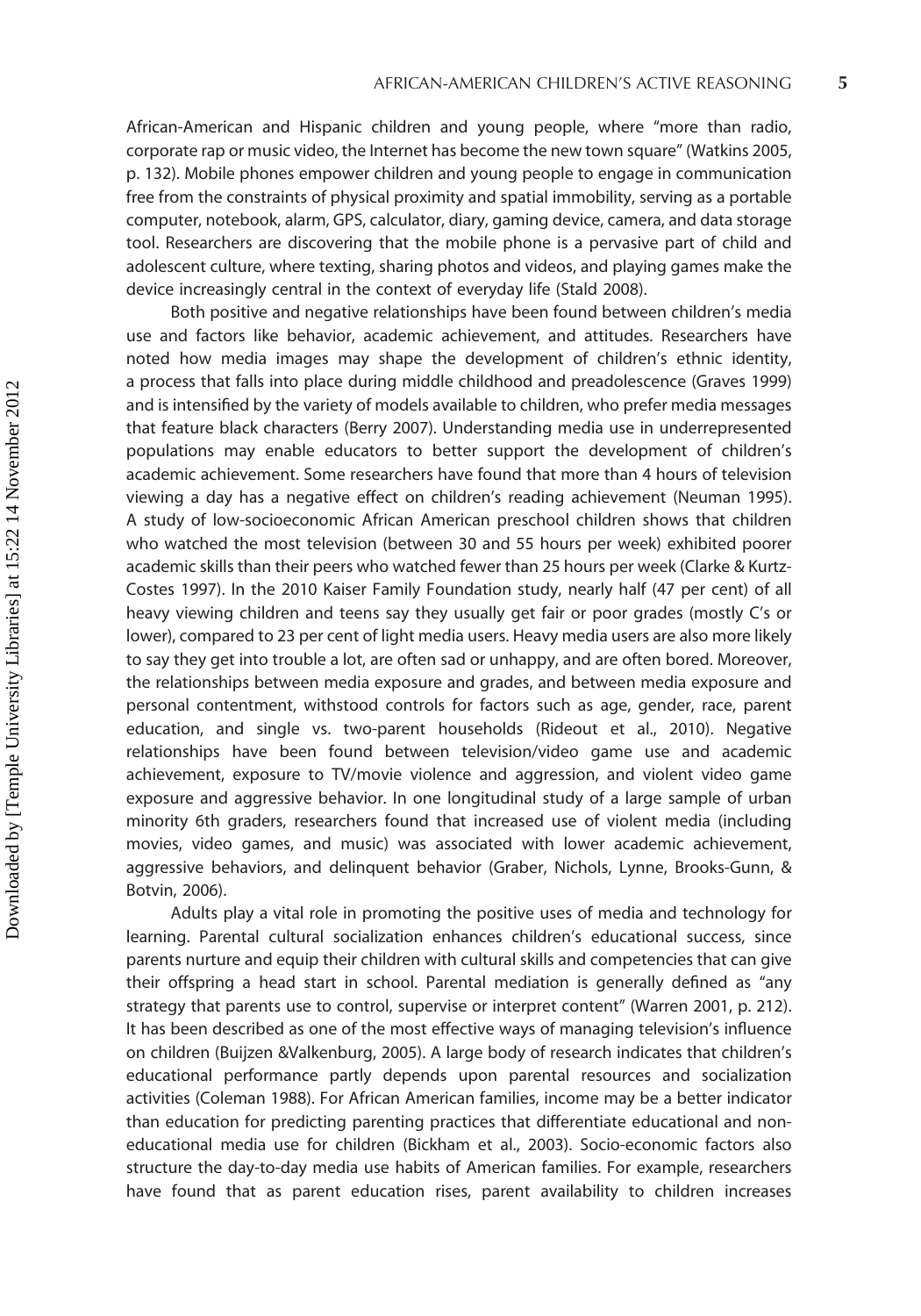(Warren 2001). Available parents are more likely to verbally interact with young children and use co-viewing and active questioning practices rather than restrictive mediation styles, contributing to the development of critical viewing skills (Warren 2003). Family media activities, such as online technology use, reading and television viewing in the home, may enhance children's school success by fostering intellectual curiosity, respect for diverse points of view, and openness to new ideas.

Despite the public rhetoric about the dangers of children's excessive media use, most parents have generally positive attitudes about mass media, popular culture and technology in the lives of their children. In a study of British parents of young children, parents report that their young children generally lead well-balanced lives, with popular culture, media and new technologies playing an important, but not overwhelming role, in their leisure activities (Marsh et al., 2005).

Engagement with media and new technologies appears to be a primarily social, not individual, activity, taking place most often with other family members and in shared parts of living spaces. Parents feel that their children learn a great deal from film and television and that it has a positive impact on many aspects of their lives (Marsh et al., 2005). For these reasons, we have reason to believe that gifted, high-achieving African-American children enrolled in a selective and academically competitive program will have different media use habits and different home media environments than students enrolled in a regular education program. Stated as a hypothesis,

H2: African-Americanchildren enrolled in a selective admission program for academically talented students (Selective) will have different media use habits and different home media environments than students enrolled in a regular education (Charter) program

#### Methodology

Sample. This study examined the media use habits, media environment, active reasoning, and parental media involvement in two independent samples of African-American children in a large urban city in the Mid-Atlantic region of the United States. One group of children participated in a highly selective academic program for high-achieving students and one group of children came from a regular class of students at an urban charter school. The group of high-achievers included all 5th and 6th graders from a highly competitive extra-curricular citywide academic program offered by a non-profit youth serving organization. These children have been formally identified as "gifted." This program selects low-income elementary student applicants from the urban public school district, based on recommendations from teachers, academic achievement and family interviews, and prepares them for placement in competitive middle and junior high schools. Participating Selective students come from more than 30 low-income neighborhoods in the city. Between grades 4 and grade 12, Selective students attend summer school and weekend classes, modeled after those in a college preparatory school. In the past five years, 88 per cent of students enrolled in the Selective program graduated from high school and 97 per cent of those students enrolled in four-year colleges.

The "regular" group included all 5th and 6th graders from a public K-6 grade elementary school (Charter) that draws student applicants by lottery from across the same urban city. The city's newspaper published a "Report Card" on the school district and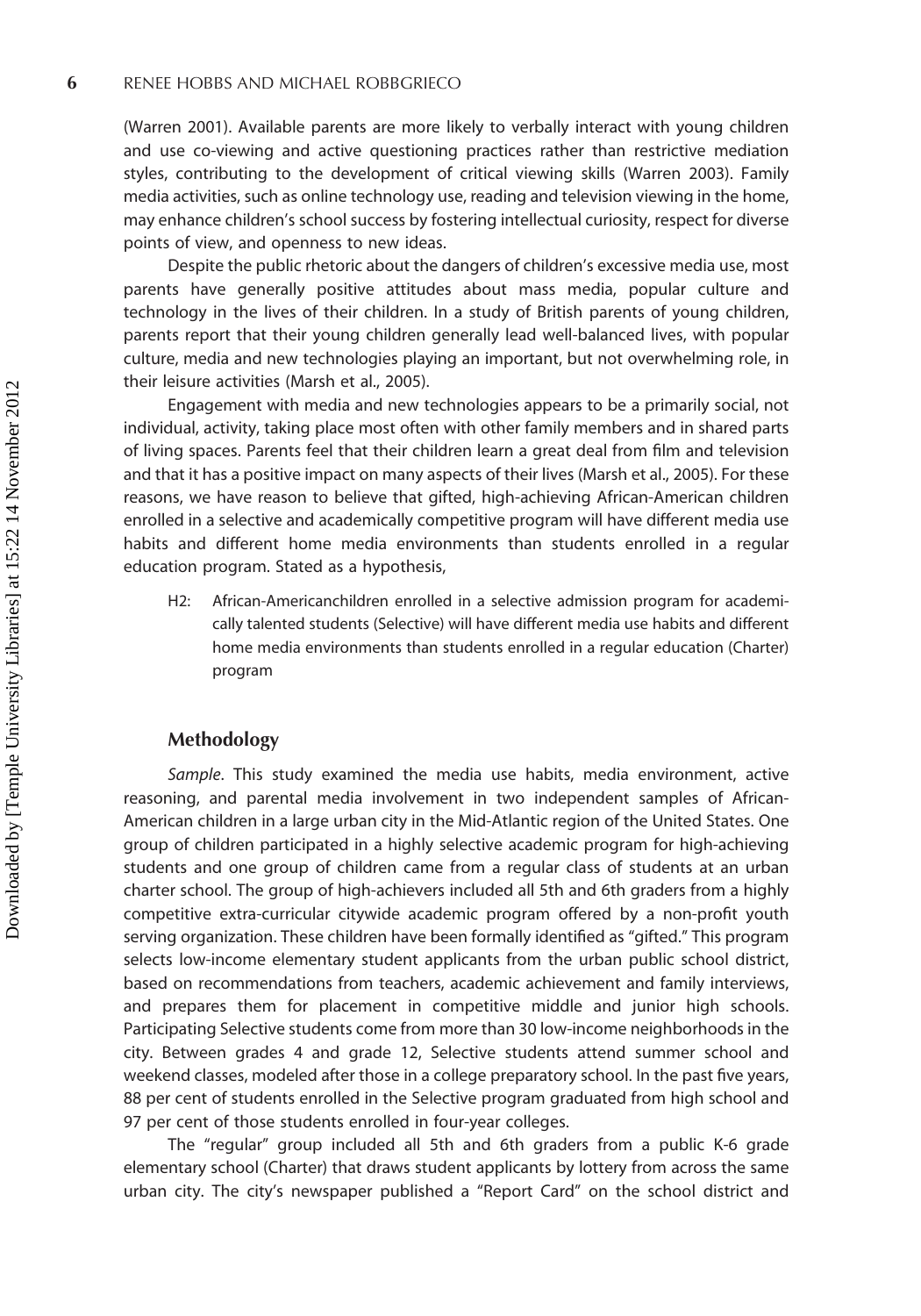reported that the district-wide high school dropout rate was 44 per cent. This charter school draws its predominantly African-American students from 41 low-income neighborhoods across the city. The mandated statewide testing system tests students in grades 3 through 8 and 11 in math and reading, in grades 5, 8 and 11 in writing, and in grades 4, 8 and 11 in science. Data show that children from this school are generally performing at rates about even with or above par with city school averages, but considerably lower than state averages. For example, only 38 per cent of Grade 5 children have reading scores at or above proficient, as compared with 65 per cent of children from across the state. While 41 per cent of children in the charter school are at or above proficient for math, 74 per cent of children at the state level score at or above proficient. Among 6th graders, 45 per cent score at or above proficient in reading as compared with 68 per cent of students statewide; 50 per cent score at or above proficient in math as compared with 76 per cent statewide.

The sample included the entire population of high-achieving 5th and 6th graders enrolled in the Selective program ( $n1 = 73$ ) and the entire population of regular 5th and 6th graders enrolled in the charter school ( $n = 83$ ). Gender and age were nearly equal between the two groups, with 11 per cent 9-year olds, 68 per cent 10-year olds, and 31 per cent 11-year olds in the sample, with 55 per cent girls and 45 per cent boys.

Procedure. Children completed a paper-and-pencil survey in their classrooms, in the presence of their regular classroom teacher, after Institutional Review Board approval of the study had been granted and parental permission forms had been signed and returned.

Variables. Measures included questions about children's media use, perceptions of parent involvement in media monitoring, and a measure of active reasoning that asked children to name favorite television programs, music, and videogames and explain why they liked them.

Amount of media use was measured by listing the number of hours spent using each of various types of media (TV, music, Internet, videogames, cell phones, and reading books, newspapers and magazines) on a typical school day and a typical weekend day. Since children's estimates of hours of daily activity cannot be expected to be precise, the survey asked students to select from six choices ranging in 2-hour spans from never to  $8 +$  hours for each item. These answers were transformed into a numeric scale from 0 to 5. These numbers were then transformed into expressions of light, moderate and heavy use. For a weekday, 0 and 1 indicated light use (under 2 hours), 2 indicated moderate use (2–4 hours) and 3–5 indicated heavy use  $(4 +$  hours). For a Saturday or Sunday, 0–2 indicated light use (under 4 hours), 3 indicated moderate use  $(4-6$  hours) and  $4-5$  indicated heavy use  $(6 +$ hours).

Parental involvement in children's media use was measured with eight Likert-scale items about various kinds of parent involvement in children's media activities, including reading, music, videogames, Internet, television, general conversation, co-use, overall engagement, and rules about media use. Children read items and indicated whether these were true all the time, a lot, sometimes, a little, or never. Students were also offered the chance to respond to an open-ended writing prompt to explain what they liked or disliked about parent involvement in their media and technology activities.

Active reasoning of media was measured through the use of three open-ended items where children were asked to name their favorite TV show, videogame, and song, and to explain why they liked each one in writing. In addition to naming a specific media text and offering their reasoning about their favorites, children were asked to draw a picture about their favorite television program. Figure 1 shows two examples of student responses to the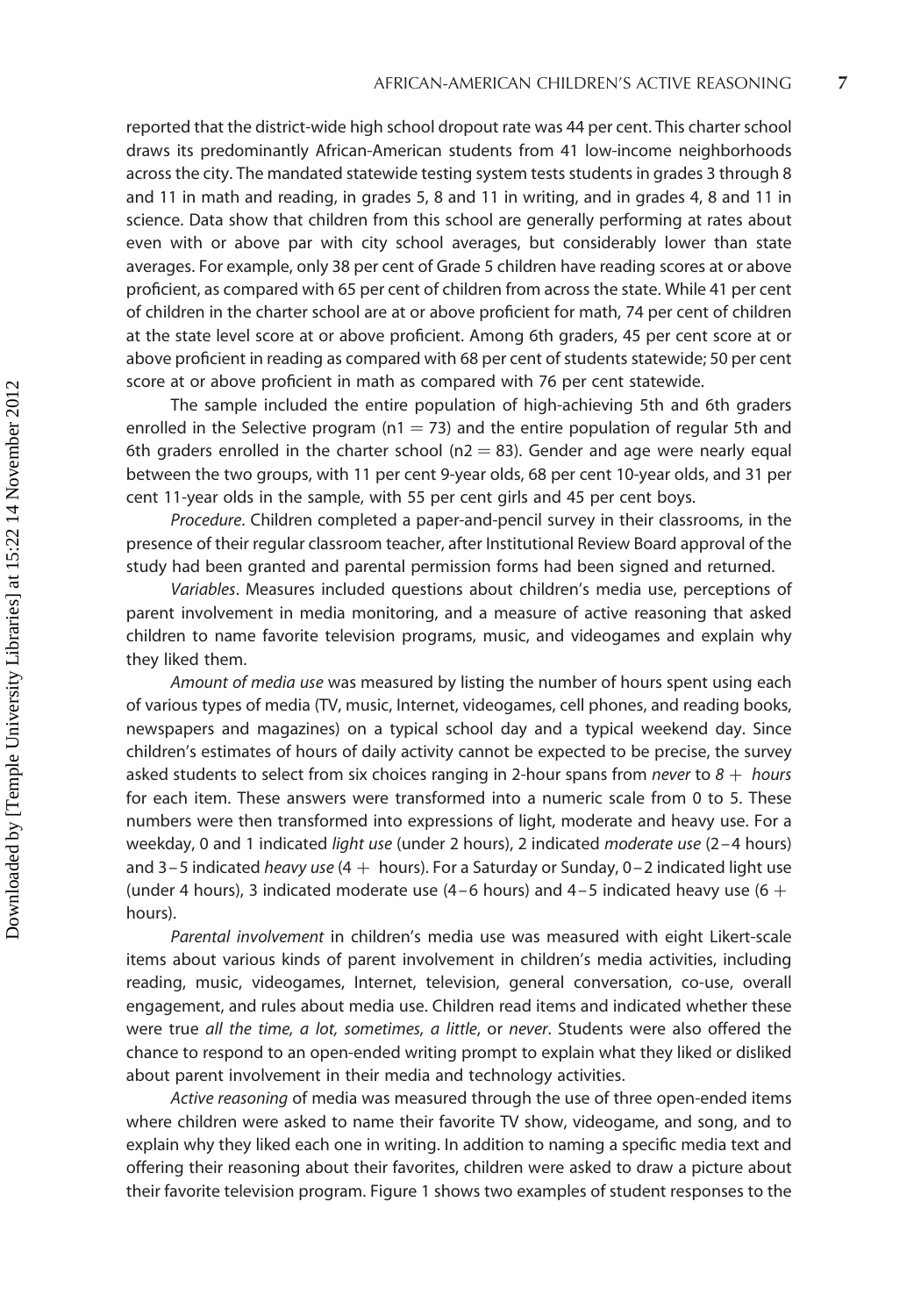prompt about favorite TV shows. Students responded to the prompt, "In the space below, draw your favorite TV show. You can use pictures and words." At the bottom of the page, the prompt reads: "The show is called ..." with a space for children to write in the name of the program. Another prompt asks children to complete the sentence: "I like it because ..." In the first example, a nine-year-old girl has drawn a picture of Sponge Bob and completed the sentence prompt by writing "It's funny." In the second example, a boy has drawn a picture of Naruto and wrote: "it got ninjas, actions and it's from Japan."

Students demonstrated active reasoning if answers had one or more of the following components: recognition of the genre or type of message; explicit link between two elements of the composition (e.g., lyrics  $+$  beat, beat  $+$  dance); description of a compositional element; identification of the message's purpose or meaning; reference to some social aspects of using media; or description of an emotional response plus one other element of the message. After initial training, two coders worked independently to code the data and percent agreement was 96 per cent.

#### **Results**

High achievers use reasoning instead of just reacting to media messages. Our first hypothesis examined whether African-American children enrolled in a selective and academically competitive program will engage in more active reasoning about their favorite television programs, videogames and music than students enrolled in a regular education program.

When students are actively processing media, they are thinking about media's content and form in relation to their own desires, interests and needs. When students are passively using media, they react emotionally to the entertainment value of the message. When 9, 10, and 11-year-old children use reasoning to reflect on their motivations for using



FIGURE 1 Student examples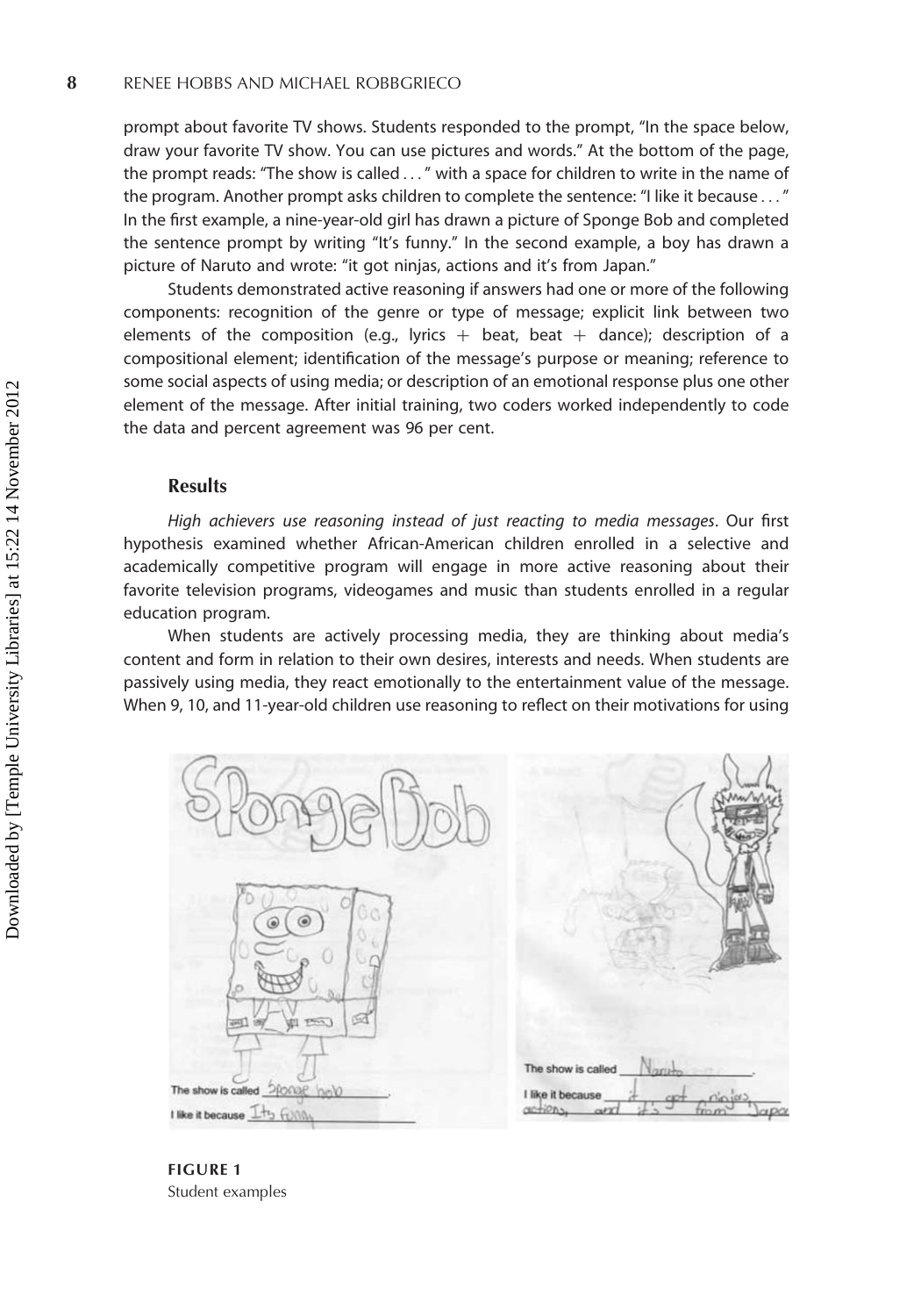media, they may or may not be critical viewers, but some children are spontaneously able to articulate ideas about why they like media messages and what they find valuable in them.

We identified five features of children's answers that demonstrated active reasoning: identifying the message genre, describing a compositional element, making a link between elements, identifying the purpose or meaning of a message, and identifying the social purpose, function or value of the message. These were evident in children's description of why they liked their favorite videogames, television shows, and songs. We counted an answer as evidence of active reasoning if children mentioned the genre or type of media message. Examples of this included: a boy who wrote, "It is scary and it is horror"; a girl who wrote, "It is appropriate and does not have any profanity in it. It's more of a gospel song than a rap song"; and a boy who wrote "It's so actiony [sic] and awesome."

If children described a compositional element, we counted this as evidence of active reasoning. Examples include: a girl who wrote, "It is hilarious and some of the boys on there are cute and funny and it has my favorite t.v. stars"; and this response from a boy who described a favorite videogame, "You can tackle some body with a big hit you can break out of a tackle throw a deep touchdown pass are you can intercept a thrown pass."

Some children were able to link an emotional response to a compositional element, as in the response from a boy who wrote, "It's funny and the cartoons can sometimes be so clueless and at other times can be so evil." When asked to explain why they liked a favorite videogame, a boy offered the following thoughts: "It has awesome graphics, great characters, and cool super attacks." A girl wrote, "I like it because it feels like you are really playing sports."

Other children mentioned the meaning of the message or its purpose, as with the boy who wrote, "I like Naruto because it is about a boy who will follow his dreams no matter what. It has a lot of action." A girl wrote,

It is about a teenager who is a rock star and it shows me that even a kid can be famous and a star. It was her dream and even if it was hard, she accomplished it. It shows me that I can do that too.

Finally, some children described why they liked a particular song, videogame or television show by identifying a social function in the context of everyday life. Examples include a fourth grade girl who wrote, "I like modeling. Its [sic] interesting and I like to get to know how there [sic] feelings are." A boy wrote, "I like it because it reminds me of when my dad used to be in the marines." We decided not to code or analyze these categories as independent variables because so many answers included a mix of several elements. For example, one boy wrote about a favorite videogame, explaining, "It's a fighting [game] and it's the 5th Tekken. I have been a fan since the first one came out." This answer includes some ambiguous language that may mix information about genre, description of a compositional element, and the social function of being a fan. Another student, a girl, wrote about her favorite TV show, explaining, "It has drama, it funny, it about teenagers which I will be in 2 more years," where we see a number of concepts in evidence.

These answers stand in sharp contrast to other answers from children who simply reacted with an emotional response. Many children in this study did not demonstrate active reasoning when describing their favorite TV show, videogame or pop song. These children responded to the question by mentioning only a reactive answer—usually a simple emotional reaction. The most common answer overall was "It's funny." Other answers were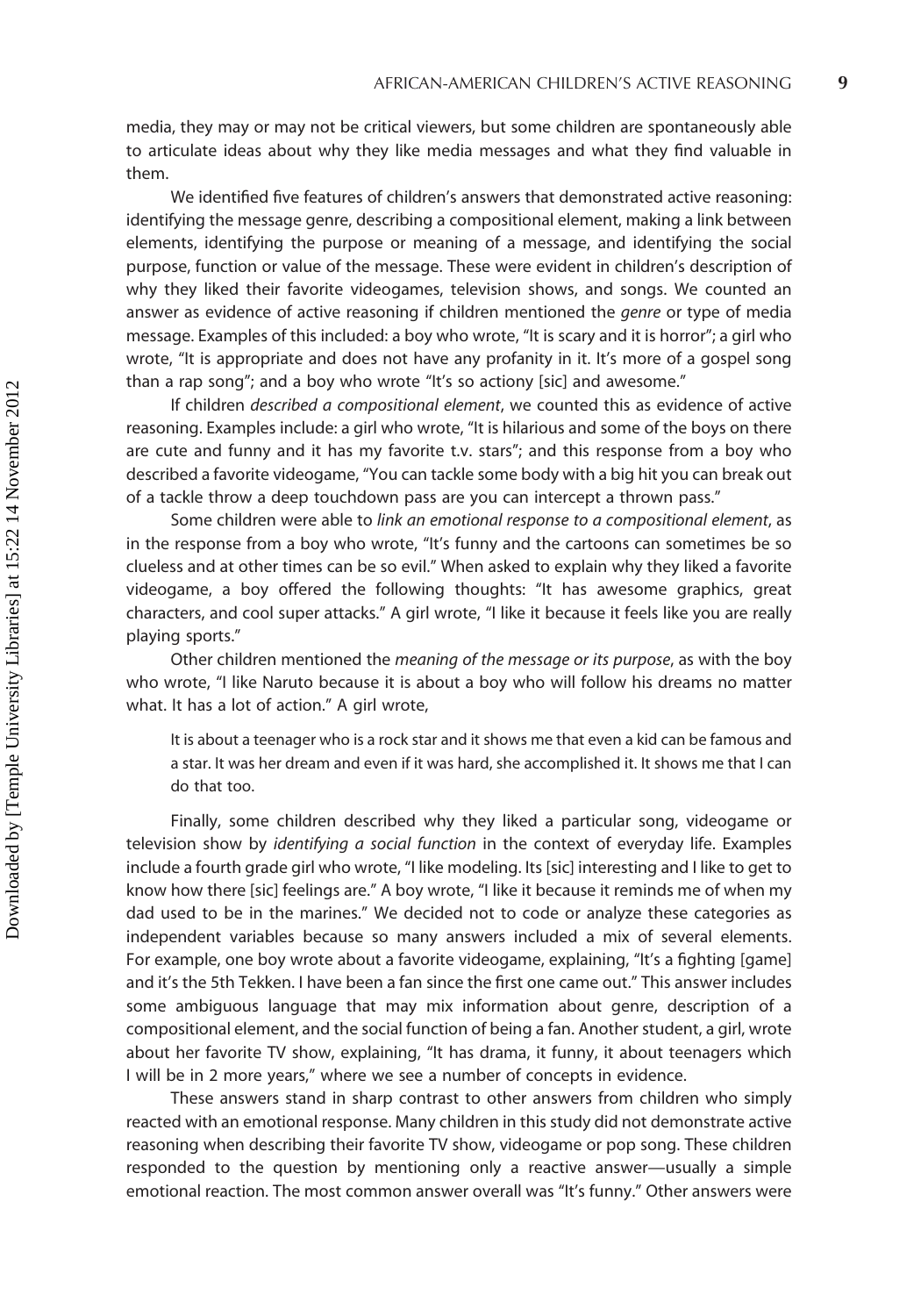descriptions of how frequently they watched, played or listened. When asked to explain why they liked various media, many claimed only that "It's my favorite," "It's cool," or "It is the best," or offering other vague or redundant descriptors.

High-achieving, gifted African-American children enrolled in the Selective program demonstrated more reasoning about all three forms of media in their written explanations of favorite TV shows, videogames and songs as compared with children enrolled in the Charter program. Table 1 shows that 64 per cent of high-achievers used active reasoning as compared with only 35 per cent of Charter students when describing their favorite TV show. 45 per cent of Selective children used reasoning when describing their favorite song, as compared with 34 per cent of Charter students, and 69 per cent of high-achievers used active reasoning as compared with 62 per cent of regular students. While Selective students outperformed Charter students for all three forms of media, statistically significant differences were found between high-achieving and regular students for active processing of TV shows,  $t^{154} = 2.61$ ,  $p < .05$ , but not for music or videogames.

Academic achievers are heavy electronic media users but consume less than Charter students and are somewhat less likely to have a TV in the bedroom. Our second hypothesis stated that African-American children enrolled in a selective and academically competitive program will have different media use habits and different home media environments than students enrolled in a regular education programs. Most students in our survey do spend considerable amounts of time with television, videogames, the Internet, music and cell phones. Children in both groups report heavy use of electronic media on a typical school day (4  $+$  hours), and on a typical Saturday or Sunday (6  $+$  hours). As we predicted, for both school days and weekend days, a statistically significant difference was found, showing Charter students to report greater electronic media use than Selective students for a school day (t  $^{154} = -3.1, p < .05$ ) and Saturday or Sunday (t  $^{153} = 5.28, p < .05$ ). As Table 2 shows, only about half of Selective students report heavy viewing on weekends ( $M = .56$ ) as compared with Charter students ( $M = .85$ ), most of whom report viewing more than 6 hours daily on weekend days. In general, though, media consumption among both groups is quite substantial, at  $30 +$  hours weekly.

We measured children's media consumption in a way so as to accurately capture the many different types of children's media use in the home. T-tests for equality of means showed no statistically significant difference between Selective and Charter students in their reports of time spent reading books, magazines, comics, and newspapers with means indicating light use  $(0-2$  hours) for most students in each group on school days and weekend days. For example, nearly half of both Selective and Charter students report never reading a newspaper, and only 5 per cent of students read a newspaper a lot or all the time.

#### TABLE 1

Percentage of active reasoning in response to favorite media

|                | High achievers $N = 73$ | Charter students $N = 83$ |
|----------------|-------------------------|---------------------------|
| <b>TV Show</b> | 64%                     | $35\%*$                   |
| Music          | 45%                     | 34%                       |
| Videogame      | 69%                     | 62%                       |

 $*t^{154} = -2.61, p < .05.$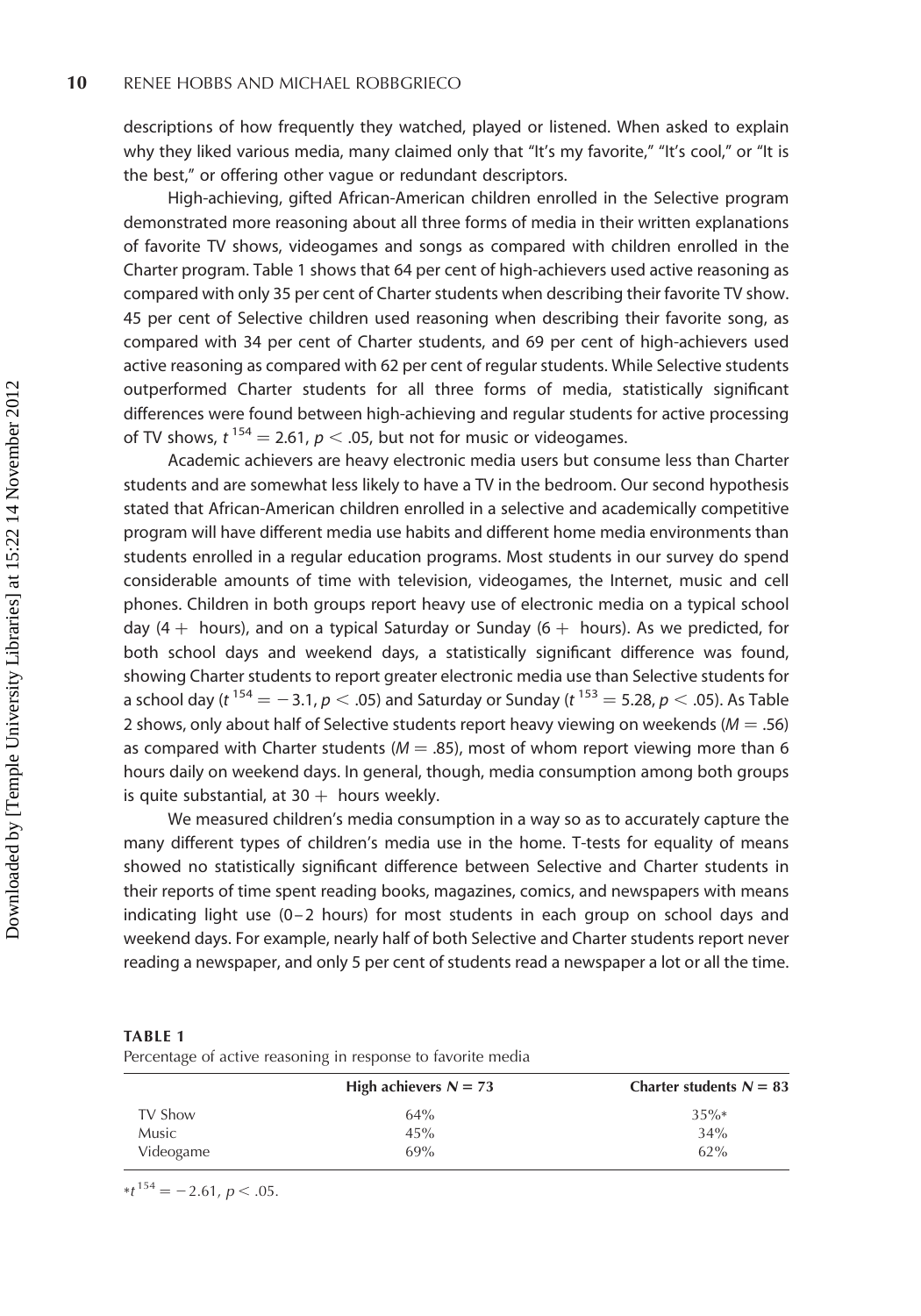|                            | High achievers $N = 73$ | Charter students $N = 83$ |
|----------------------------|-------------------------|---------------------------|
| Heavy $(6 +$ Hours/Day)    | 56                      | 86*                       |
| Moderate $(4-6$ Hours/Day) | 22                      | 10                        |
| Light $(0-4$ Hours/Day)    | 22                      | 4                         |
|                            | 100                     | 100                       |
|                            |                         |                           |

| <b>TABLE 2</b>                                         |  |  |
|--------------------------------------------------------|--|--|
| Percentage of electronic media use: Saturday or Sunday |  |  |

 $*t^{153} = 5.283 \ p < .05.$ 

Means for students' electronic media use were computed by using a cumulative scalethat added each student's score on the five electronic media variables (TV, music, Internet, videogames, cell phones), for a possible range of 0–25. The scale was found to have acceptable reliability (Cronbach's  $\alpha = .67$ ). By computing the average for high achievers (Selective,  $M = 6.8$ ) and for regular students (Charter,  $M = 8.9$ ) on this scale, the mean scores for students in each group could be compared to determine any statistically significant differences in reported electronic media use between the two groups of students. In order to account for possible student multi-tasking, another measurement was used to confirm the significant difference between groups in average daily electronic media use, and to find how many students in each group reported heavy, moderate, and light electronic media use on a given day. Researchers took each student's highest score of the electronic media use questions for a given day and assumed that score (0–5) to be a report of the student's total use for the day. Thus, in this conservative measure, it is assumed that the student is fully multitasking, using all reported hours of electronic media use at once across TV, Internet, videogames, music, and cell phones, with the highest score for any one of these media representing the total hours of use.

Even with this approach to estimating daily media use, most students in both groups reported being heavy users of electronic media. T-tests for equality of means were performed to test the null hypothesis that there is no difference between Selective and Charter students in electronic media use on a school day and on a Saturday or Sunday. Again as predicted, for both school days and weekend days, a statistically significant difference was found, showing Charter students to report greater electronic media use than Selective students for a school day ( $t^{154} = 2.61$ ,  $p < .05$ ) and Saturday or Sunday  $(t^{154} = 3.26, p < .05)$ .

The large majority of African-American children in this study have television and videogames in the room where they sleep. A t-test of equality of means showed statistically significant differences between groups, with 88 per cent of Charter students have TV in the bedroom, as compared with 79 per cent of Selective students,  $t^{152} = 1.97$ ,  $p < .05$ . High achievers do have fewer televisions in the bedroom. However, it's clear that high-achieving students live in homes that are nearly as saturated with media and technology as regular students. Most students in both groups reported having TVs, stereos, videogame devices, and cell phones in their own bedrooms, and about half of each group reported having computers with Internet in their bedrooms.

Children do not see parents as involved in their media use habits and activities but some evidence suggests differences in children's attitudes about restrictive mediation. According to children who participated in this study, the overall level of engagement of parents in children's media consumption behaviors is low. Few parents spend time talking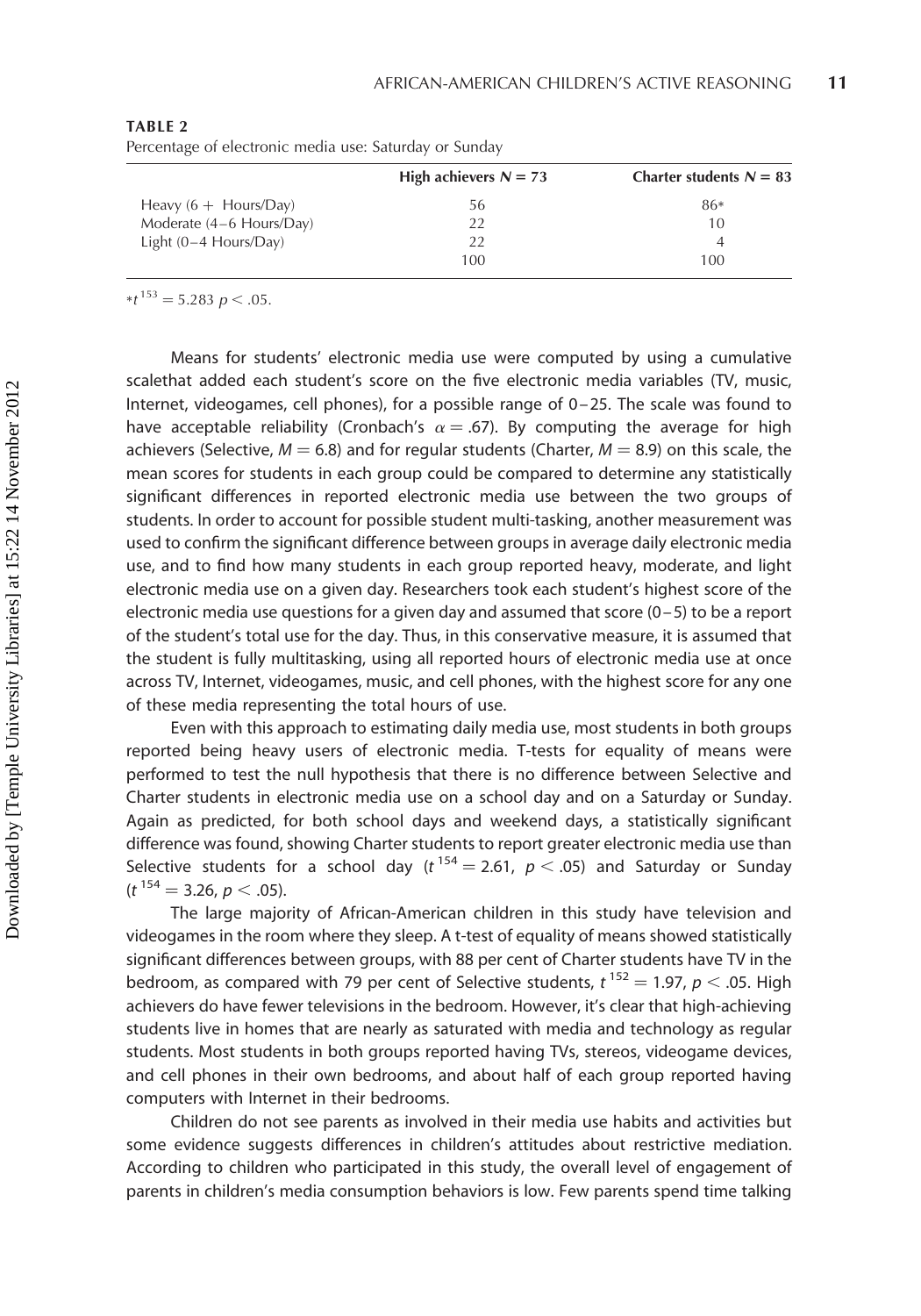with children about TV, music, the Internet, videogames, and print media, at least according to the children who participated in this study. When they do talk about media with their children, it is more likely to be about TV and least likely to be about videogames. High achievers and Charter students value positive conversations with parents and generally understand why their parents set limits, but others feel that restrictive parental mediation creates conflict and try to keep their media and technology use a secret. There were no statistically significant differences between Selective and Charter students in any of the parental involvement measures, including items about reading, music, videogames, Internet, television, general conversation, co-use, overall engagement, and rules about media use. When asked to rate parental involvement on a scale asking children if the statements were true all the time, a lot, sometimes, a little, or never, most children checked never or a little.

We asked children to describe their feelings about parental involvement with an open-ended opinion prompt and categorized children's comments about parental involvement in media and technology use by identifying the most common themes that emerged. Table 3 shows these results. More than one-third of children in our sample offered positive comments about parents' active involvement in talk about media and technology. The most general open communication comments included examples such as the boy who wrote, "I like to talk with my mom about school and TV shows and another boy who wrote, "I agree that my parents should talk about things I like because I like them." Some children liked talking with their parents about favorite media because they felt that they gained knowledge from their parents. For example, a girl wrote, "The reason why is that it may be important facts about it [sic]"and another girl wrote, "I like it because whatever

|                            | <b>High achievers</b> | <b>Charter students</b> |
|----------------------------|-----------------------|-------------------------|
|                            |                       |                         |
| Parents are active         |                       |                         |
| Open communication         | 16                    | 18                      |
| Gain knowledge             | $\theta$              | 11                      |
| It's pleasurable           | 7                     | $\Omega$                |
| Shows they care            | $\theta$              | 4                       |
| Offers a reward            | 3                     | $\Omega$                |
| Subtotal                   | 26 (36%)              | 33 (40%)                |
| Parents are restrictive    |                       |                         |
| Rules make me feel safe    | 9                     |                         |
| Sets limits                | 21                    | $\theta$                |
| Creates conflict           |                       | 11                      |
| Want to be independent     | 0                     | 10                      |
| Want to keep secrets       | 10                    | $\Omega$                |
| Subtotal                   | 41 (56%)              | 21(25%)                 |
| Parents are not responsive |                       |                         |
| Busy                       | $\theta$              | 8                       |
| Ignorant about media       | $\left( \right)$      | 8                       |
| Blabbers on and on         | 0                     | 7                       |
| Subtotal                   | $0(0\%)$              | 23 (28%)                |
| Unable to classify         | 6(8%)                 | $6(7\%)$                |
|                            | $N = 73$              | $N = 83$                |
|                            |                       |                         |

#### TABLE 3

Children's responses to open-ended prompt about parental involvement in media and technology us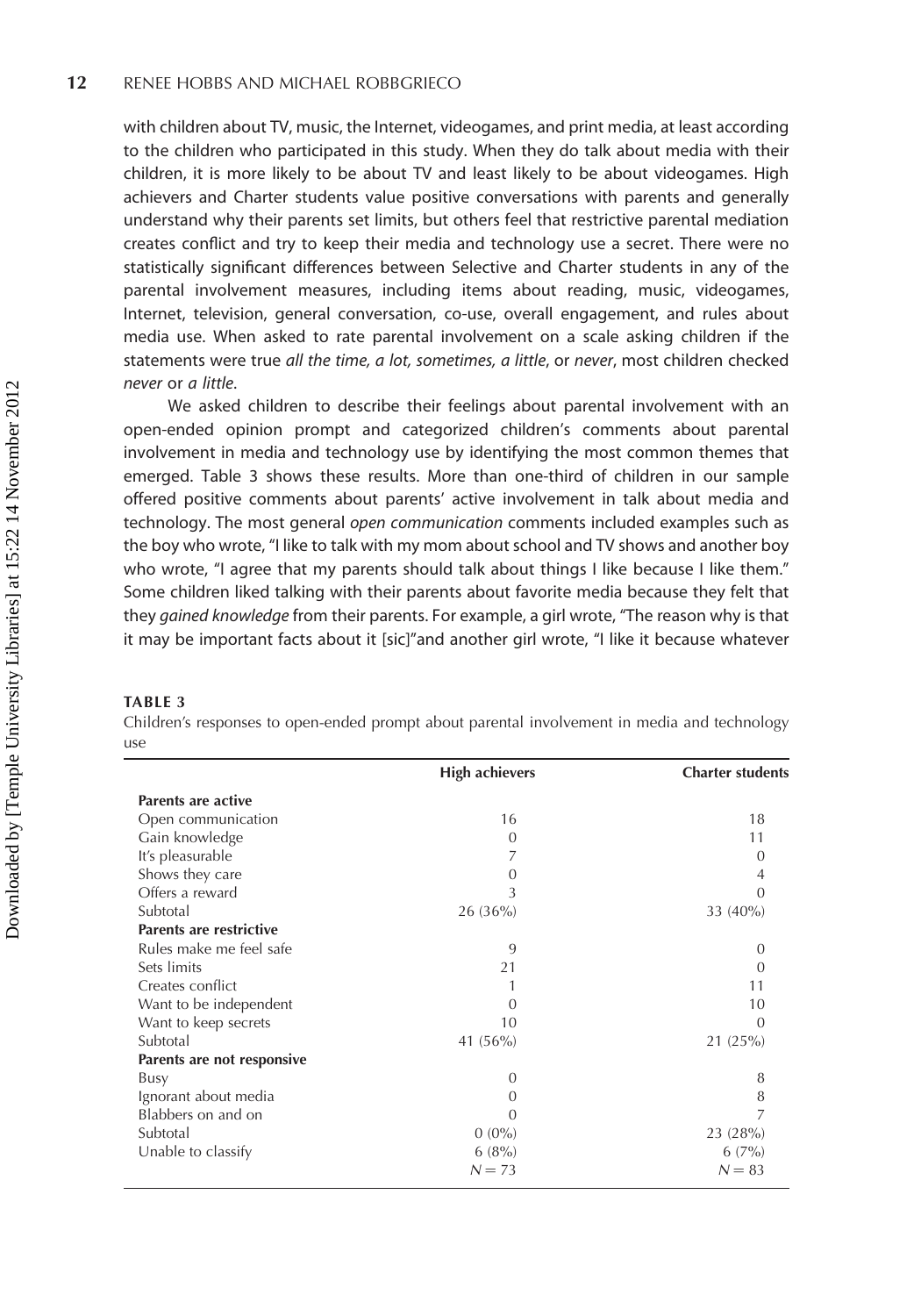they're telling me, it's interesting." Some children noted the pleasure of engagement. For example, a boy wrote, "Because it's fun talking to my mom," and a girl wrote, "Most times it's a fun conversation." A few defined the pleasure specifically in terms of being cared for, as in the boy who wrote, "I like that because it shows that your parents care about the things you like," and a girl who wrote, "It is good to know that my mom cares about me enough to sit down and talk about what I do."

But for other children, the emotional valence of the comments suggested a range of positive and negative attitudes responding specifically to various forms of restrictive parental mediation, including setting limits on TV viewing time, movie ratings, exposure to media violence or other kind of content, or issues relating to online safety. As Table 3 shows, Selective students comment more frequently on restrictive mediation than Charter students. Nine high achievers (but no Charter students) commented on how this form of restrictive mediation *makes them feel safe*. For example, one girl wrote, "I know when they do that they're trying to protect me," and another girl wrote,

I agree because you should already know what to do and not to do on media. But if you don't know you will get a heads up on what's appropriate, safe, and what's best. It will most likely keep you from getting in trouble if you listen.

Twenty-one Selective students made neutral comments that indicated they were aware of parental limit setting. For example, a boy wrote, "It gives me boundaries to what I can and can not do," and a girl wrote, "Sometimes when I talk about those things I'm told I can't go to that website, I can't watch that movie, etc." While Selective children were generally positive about restrictive mediation, ten children mentioned their need to keep secrets about their media and technology use. One fifth grade boy wrote, "I disagree because it is really none of there [sic] concerns," while a girl wrote, "There are some things that you just have to hold back from your parents."

Twenty-five percent of Charter school children articulated their feelings about restrictive mediation in consistently negative ways. Eleven children related uncomfortable feelings or interpersonal conflict. For example, a girl wrote,"I don't like when my mom talk me [sic] about video games." Another girl wrote, "I disagree because my parents and I have totally different opinions about these types of things." Ten Charter school children described their need to be independent. For example, a 9-year-old girl wrote, "Because I like to have my own freedom and I don't like to be told what to do." A boy wrote, "I disagree because I'm old enough to play and visit [what] I want to."

Twenty-eight percent of Charter children (but no Selective students) commented that their parents were not engaged in talking about media or were overgenerous in sharing their opinions. Some children noted their parents were too busy to talk. For example, a boy wrote, "Because my parents almost never be home [sic]." A girl wrote, "My parents don't really talk a lot about that stuff. They are surely at work. I wouldn't mind though." Other students felt that parental ignorance created a barrier. One boy wrote, "Because they might not understand the game" while another boy wrote, "I disagree because my parents are old school so when I talk to them about the latest videogames, movies, TV etc, they get a little confused." Other children felt their parent blabbered on and on in unproductive ways. Sample answers included a boy who wrote, "I disagree because she makes like a hour long conversation" and a girl who wrote, "Sometimes the conversation will be long."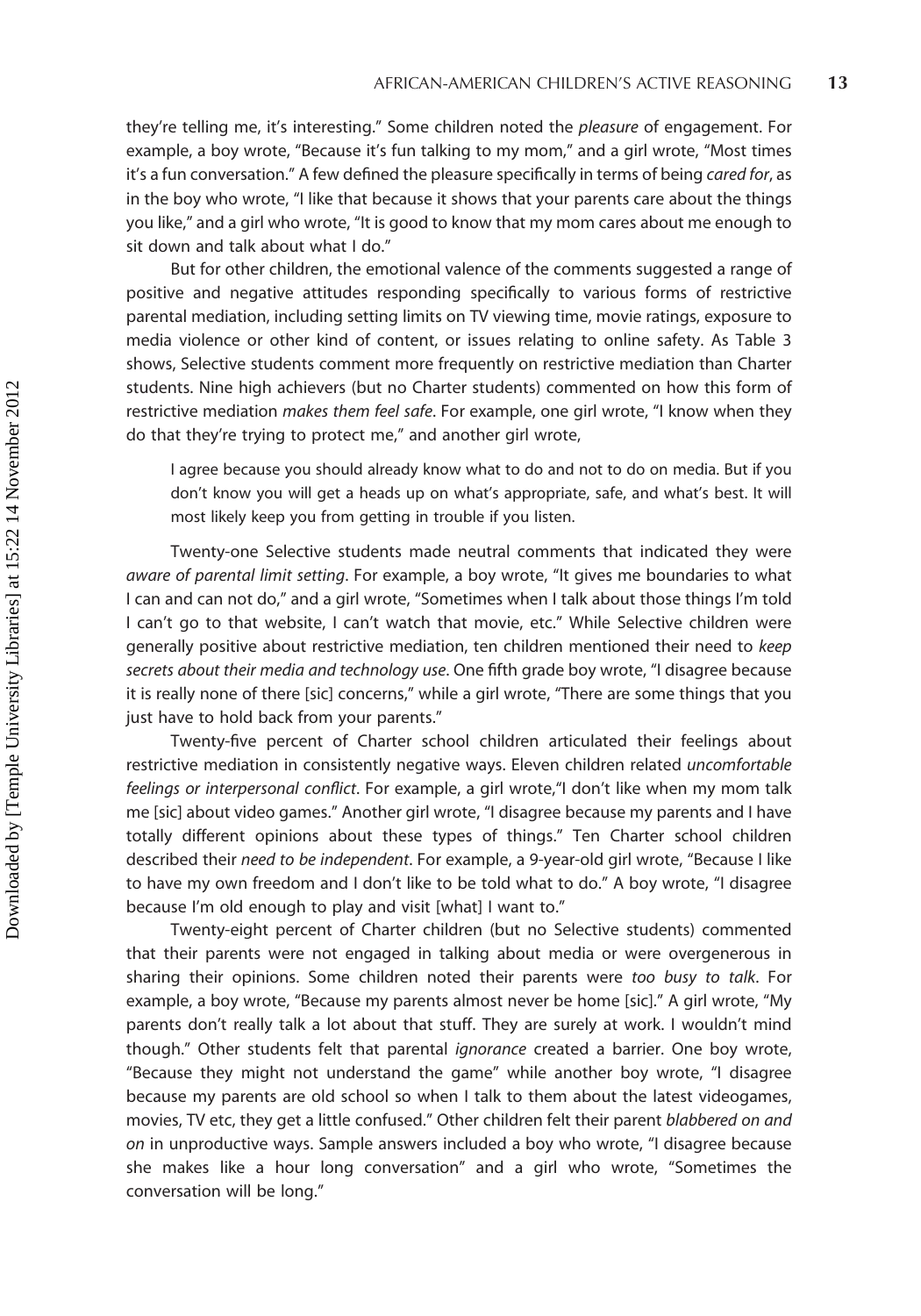These findings confirm our hypothesis that there are some nuanced differences between Selective and Charter students in the role of parental mediation in the home. This evidence underscores the importance of parents using active mediation strategies by communicating in ways that children can understand, as Mendoza (2007) pointed out when examining the relationship between parental mediation and media literacy education. She writes, "Parents must consider how the content of their speech, their nonverbal expressions and tone or intonation in their voice will influence their messages" (p. 24).

#### **Discussion**

Considering that most of the urban, public school children who participated in this study come from poor and working-class socio-economic backgrounds where parents may work long hours and live in neighborhoods where crime and violence are prevalent, it is not surprising that most students report heavy electronic media use daily with low parental involvement regardless of whether children are enrolled in a program for those with high levels of academic achievement or not. However, it is surprising that no significant differences were found between high-achievers and regular students in the time spent reading and in the home media environment, as prior research has found this association (Strasberger 1995).

One of the major concerns in education is the development of children's higher-order reasoning and problem-solving skills. The capacity of individuals to use reasoning and evidence to support ideas and opinions is a central component of critical thinking as skill that emerges in childhood (Roychoudhury 2007). It generally develops in a dialogic environment in which children are encouraged to provide support for their conclusions and choices. While most students have the ability to develop reasoning and argumentation skills, they need guidance and a supportive environment, where reasoning is valued and appreciated. Parents and teachers play a crucial role in the development of these competencies. Children's use of reasoning and argumentation in relationship to everyday activities in the family, like media consumption and technology usage, may be leveraged to support success in the classroom (Seiter 2005).

When the family environment or classroom culture supports a discourse of reasoning and argumentation, children develop confidence in expressing ideas and opinions using language. If students can be encouraged to use reasoning in responding to everyday mass media, popular culture, and technology, children's' language, literacy and critical thinking skills may be increased. This may be of special value to African-American children, who spend considerably more time using television, videogames, music and digital media than White students.

High-achieving 9, 10, and 11-year olds do show more active reasoning about favorite media than regular students, offering more well-elaborated answers in responding to a question about television programs, videogames and music. Both high-achievers and regular students clearly have knowledge and expertise related to popular media that can be used to stimulate and engage the sort of active, engaged and analytical thinking that educators would like all of their students to develop.

This was an exploratory study of a unique and understudied population of African-American children's media use habits which offered an opportunity to examine informal reasoning at work as children shared examples of their favorite music, videogames and TV shows. However, several limitations to this study must be noted. Our sample was limited to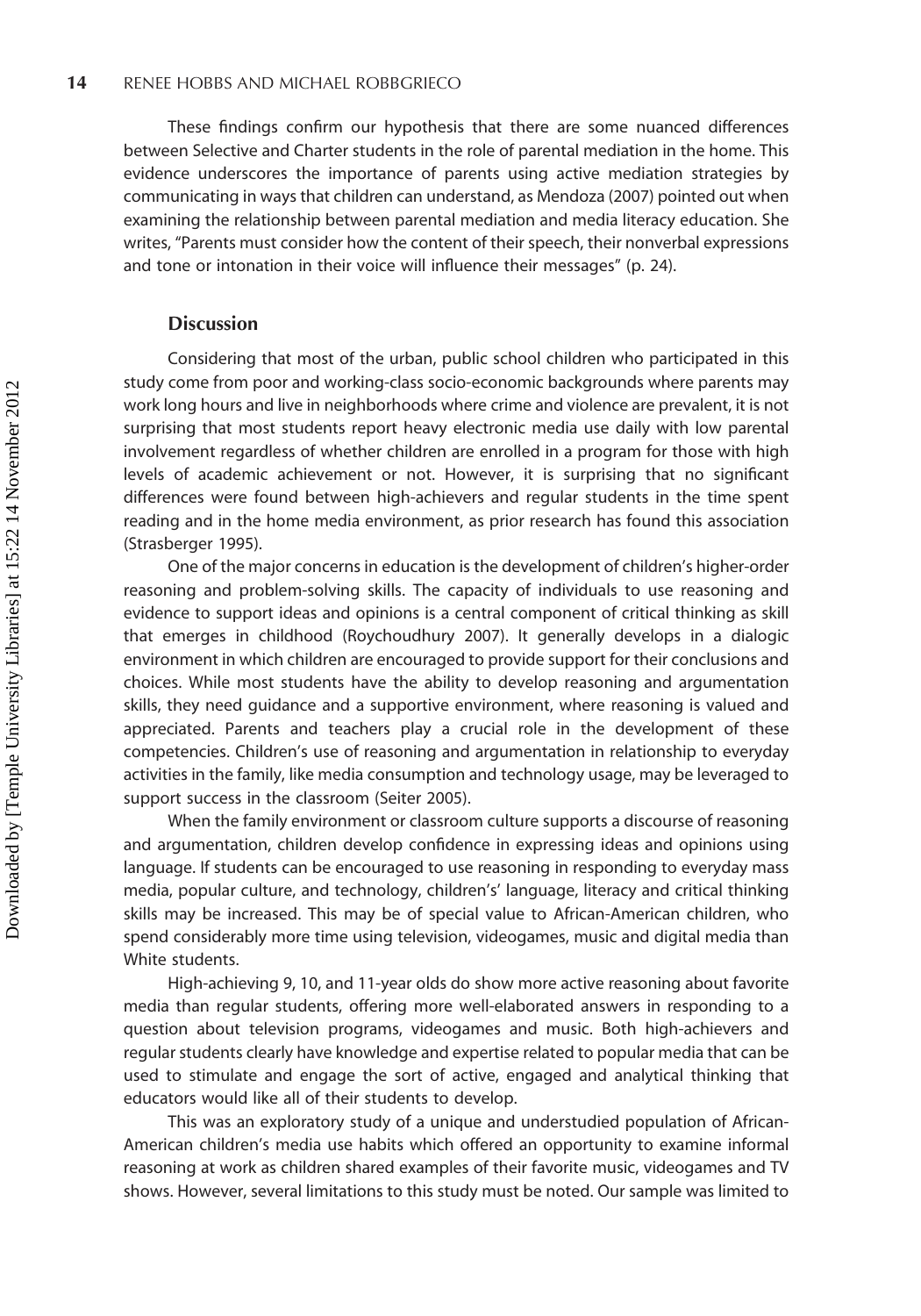African-American children in an urban community where we had the opportunity to compare and contrast children enrolled in a regular education program with those involved in a selective admission program. Future research should more systematically explore how active reasoning skills may be evident in a more diverse sample of children that includes White, Latino and Asian children enrolled in both regular and selective admission programs.

Due to time constraints in data collection, our measure of active reasoning was not consistent across the three genres of television, music and videogames. We asked students to write the name of their favorite programs and offer a written response for television, music and videogames. Only for the television example were students asked to draw a picture. Differences in measurement limit our ability to compare students' active reasoning across the three media forms, as it is possible that the process of drawing may have suppressed, altered or activated the process of active reasoning.

Another limitation of this study is the use of written responses, which are likely to be biased toward children who have greater levels of comfort in using writing to express their ideas. Children enrolled in the Selective program are likely to be more skillful writers and thus better able to express more complex ideas. It's quite possible that the differences we found in this study could be an artifact of children's differing levels of comfort and facility with written language. It's also possible that high-achieving students with highly engaged parents may be better able to express more sophisticated feelings about parental involvement in their media use as compared with children whose parents may be less engaged with their academic achievement. Future research should explore how children may or may not demonstrate active reasoning about their favorite media and parental mediation in the context of oral talk about television, music and videogames.

Since our findings show an association between more active reasoning and higher levels of academic achievement in children, we believe that both academically gifted and regular education students may benefit academically from efforts to help children improve their active reasoning and argumentation skills in response to mass media, popular culture and digital media. This research contributes to understanding the roles of media in the lives of students who come from predominantly African-American families. Much more research needs to be done with this population to determine what sorts of classroom activities and in-home activities may support the development of higher-order active reasoning and academic achievement.

High-achieving African-American children in this study were less likely to have a TV in their bedroom and watched less TV than children enrolled in a regular education program. This is likely a result of particular attitudes among family members, which were not measured in this study. More information is needed to understand parental perspectives on children's media use. It will also be important to learn how these student survey reports compare to other measures such as media diaries and home interviews. More research is required to determine causality and direction of influence (i.e., to determine whether media use influences achievement or achievement influences media use). Perhaps because the levels of parental involvement are so low, parent involvement in media and technology does not seem to be associated with active reasoning, children's media use, or amount of media in the home environment.

Given the potential for schools to promote both greater parental involvement with children's media use and more active engagement that supports literacy, reasoning and creative self-expression among students, future research should investigate the impact of media literacy education on the relationship between academic achievement, higher-order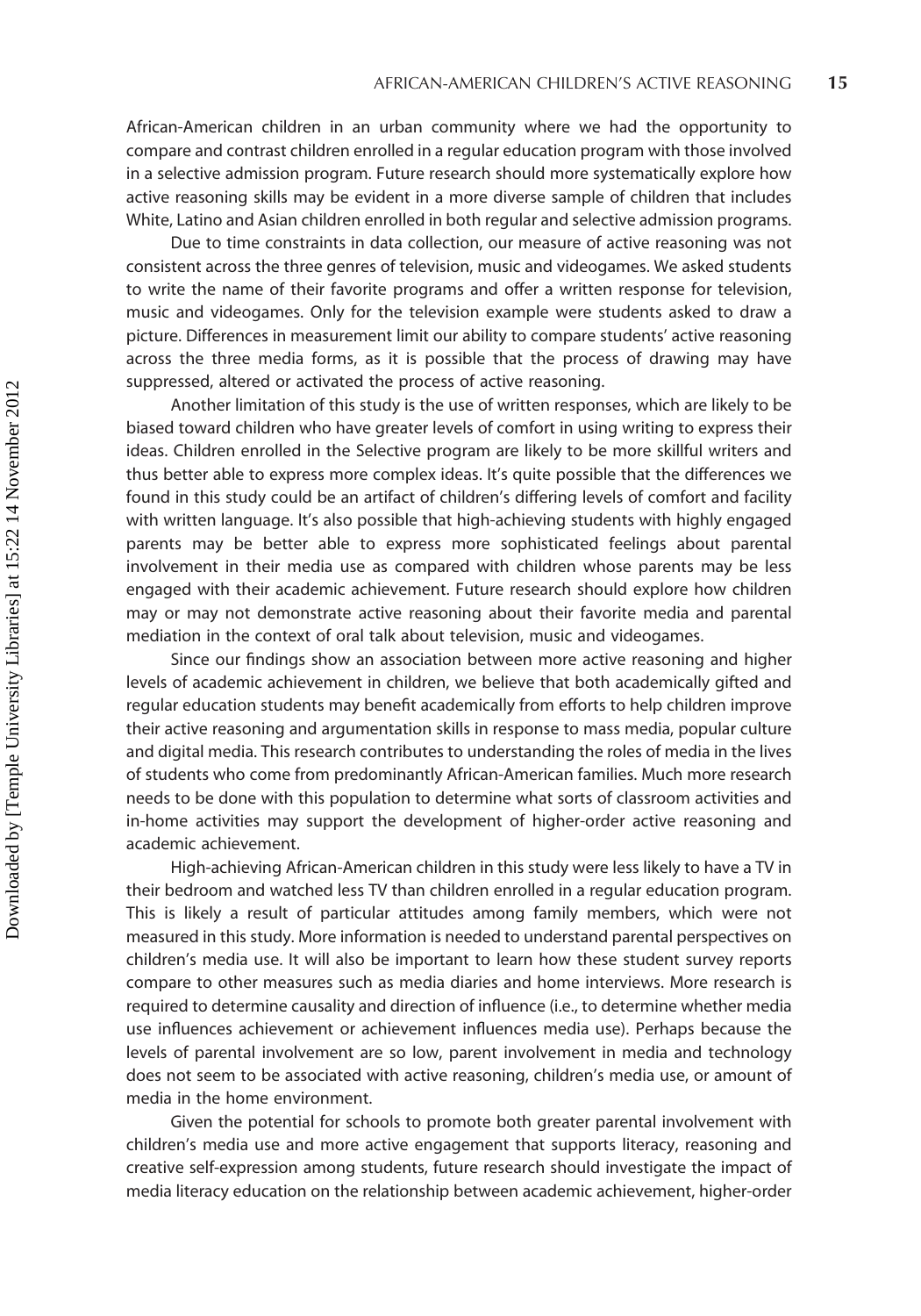thinking skills, and media use for children from urban, public elementary schools. Reading our data through learning and media literacy theories led us to conceive of the active reasoning about media favorites, more evident among high achievers, as a precursor to media literacy. Further research should observe and test the effect of classroom practice and parental mediation styles to develop media literacy in students who demonstrate, and who lack active reasoning about their media favorites.

#### ACKNOWLEDGEMENTS

The authors jointly collaborated on this research. We gratefully acknowledge the assistance of teachers and school administrators from the participating school in supporting data collection.

#### REFERENCES

- Alvermann, D. (2006). Popular literacies in an era of scientific reading instruction: Challenges and opportunities. In J. Marshand & E. Millard (Eds.), Popular literacies, childhood and schooling (pp. 241–249). London: Routledge/Falmer.
- Alvermann, D. E., & Xu, S. H. (2003). Children's everyday literacies: Intersections of popular culture and language arts instruction. LanguageArts, 81(2), 145–155.
- Applebee, A. (1978). The child's concept of a story: Ages two to seventeen. Chicago: University of Chicago Press.
- Banaji, S. (2011). Analyzing advertisements in the classroom. In C. Bazalgette (Ed.), Teaching media in primary schools (pp. 62–72). London: Sage.
- Bazalgette, C. (2011). Teaching media in primary schools. London: Sage.
- Berry, G. L. (2007). Television, social roles, and marginality: Portrayals of the past and images for the future. In N. Pecora, J. P. Murray & E. A. Wartella (Eds.), Children and television (pp. 85 –107). Mahwah, NJ: Lawrence Erlbaum.
- Bickham, D. S., Vandewater, E. A., Huston, A. C., Lee, J. H., Caplovitz, A. G., & Wright, J. C. (2003). Predictors of children's electronic media: An examination of three ethnic groups. Media Psychology, 5, 107–137.
- Biocca, F. A. (1988). Opposing conceptions of the audience: The active and passive hemispheres of mass communication theory. Communication Yearbook, 11, 51–80.
- Bruner, J. (1963). The process of education. Cambridge: Harvard University Press.
- Bruner, J. (1966). Towards a theory of instruction. Cambridge: Harvard University Press.
- Buijzen, M., & Valkenburg, P. (2005). Parental mediation of undesired advertising effects. Journal of Broadcasting and Electronic Media, 49(2), 153–165.
- Clarke, A. T., & Kurtz-Costes, B. (1997). Television viewing, educational quality of the home environment and school readiness. Journal of Educational Research, 90(5), 279–285.
- Coleman, J. S. (1988). Social capital in the creation of human capital. American Journal of Sociology, 94, S95–S120.
- Cordes, C., & Miller, E. (2000). Fool's gold: A critical look at computers in childhood. College Park, MD: Alliance for Childhood.
- Dean, G. (2011). Rethinking literacy. In C. Bazalgette (Ed.), Teaching media in primary schools (pp. 51 –61). London: Sage.
- de Block, L. (2011). TV talk and children's identities. In C. Bazalgette (Ed.), Teaching media in primary schools (pp. 13–25). London: Sage.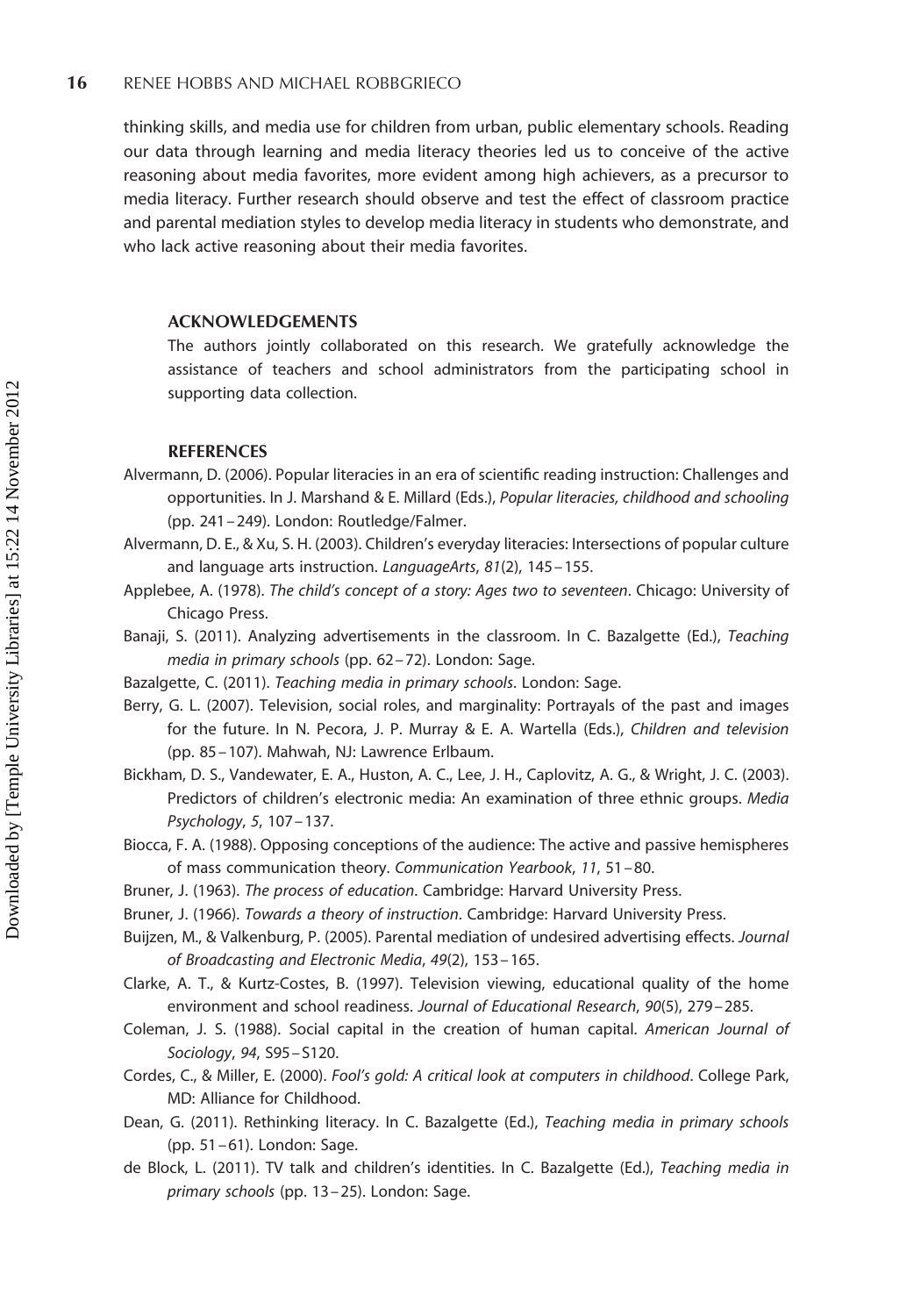- Dyson, A. H. (1997). Writing superheroes: Contemporary childhood, popular culture and classroom literacy. New York, NY: Teachers College Press.
- Dyson, A. H. (2003). The brothers and sisters learn how to write: Popular literacies in childhood and school cultures. New York, NY: Teachers College Press.
- Graber, J., Nichols, T., Lynne, S., Brooks-Gunn, J., & Botvin, G. (2006). A longitudinal examination of family, friend, and media influences on competent versus problem behaviors among urban minority youth. Applied Developmental Science, 10(2), 75–85.
- Graves, S. (1999). Television and prejudice reduction: When does television as a vicarious experience make a difference? Journal of Social Issues, 55(4), 707–727.
- Hobbs, R. (2004). A review of school-based initiatives in media literacy. American Behavioral Scientist, 48(1), 48–59.
- Hobbs, R., & Frost, R. (2003). Measuring the acquisition of media literacy skills. Reading Research Quarterly, 38(3), 330–355.
- Kendeou, P., Lynch, J., van den Broek, P., Espin, C., White, M., & Kremer, K. (2005). Developing successful readers: Building early comprehension skills through television viewing and listening. Early Childhood Education Journal, 33(2), 91–98.
- Kendeou, P., van der Broek, P., White, M., & Lynch, J. (2009). Predicting reading comprehension in early elementary school: The independent contributions of oral language and decoding skills. Journal of Educational Psychology, 101(4), 765–778.
- Lewis, S., Simon, C., Uzzell, R., Horwitz, A., & Casserly, M. (2010). A call for change: The social and educational factors contributing to the outcomes of Black males in urban schools. Washington, DC: The Council of the Great City Schools.
- Linebarger, D., & Walker, D. (2005). Infants and toddlers' television viewing and language outcomes. American Behavioral Scientist, 48(5), 624–645.
- Lonigan, C., & Whitehurst, G. (1998). Relative efficacy of parent and teacher involvement in a shared-reading intervention for preschool children from low-income backgrounds. Early Childhood Research Quarterly, 13(2), 263–290.
- Marsh, J., & Bearne, E. (2008). Moving literacy on. Leicester, UK: UKLA.
- Marsh, J., Brooks, G., Hughes, J., Ritchie, L., Roberts, S., & Wright, K. (2005). Digital beginnings: Young children's use of popular culture, media and new technologies., Literacy Research Centre, University of Sheffield. Retrieved August 20, 2010, from, [http://www.](http://www.esmeerfairbairn.org.uk/grants_reports.html) [esmeerfairbairn.org.uk/grants\\_reports.html](http://www.esmeerfairbairn.org.uk/grants_reports.html)
- Mendoza, K. (2007). Mapping parental mediation and making connections with media literacy, Cable in the Classroom, Media Smart Research Award, 2007. Retrieved April 20, 2008, from, <http://www.ciconline.org/mediasmartwinner07>
- National Association for the Advancement of the Education of Young Children (NAEYC) (2011). Draft technology in early childhood programs, Retrieved June 10, 2011, from, [http://www.](http://www.naeyc.org/positionstatements/technology) [naeyc.org/positionstatements/technology](http://www.naeyc.org/positionstatements/technology)
- National Association for Media Literacy Education (NAMLE) (2008). Core principles of media literacy education, Retrieved April 20, 2008, from, [http://www.amlainfo.org/core-princi](http://www.amlainfo.org/core-principles)[ples](http://www.amlainfo.org/core-principles)
- Neuman, S. B. (1995). Literacy in the television age: The myth of the TV Effect. Westport, CT: Greenwood Publishing Group.
- Rideout, V., Foehr, L., & Roberts, D. (2010). Generation M2: Media in the lives of 8 18 year olds. Washington, DC: Kaiser Family Foundation.
- Roychoudhury, A. (2007). Elementary students' reasoning: crests and troughs of learning. Journal of Elementary Science Education, 19(2), 25 –43.